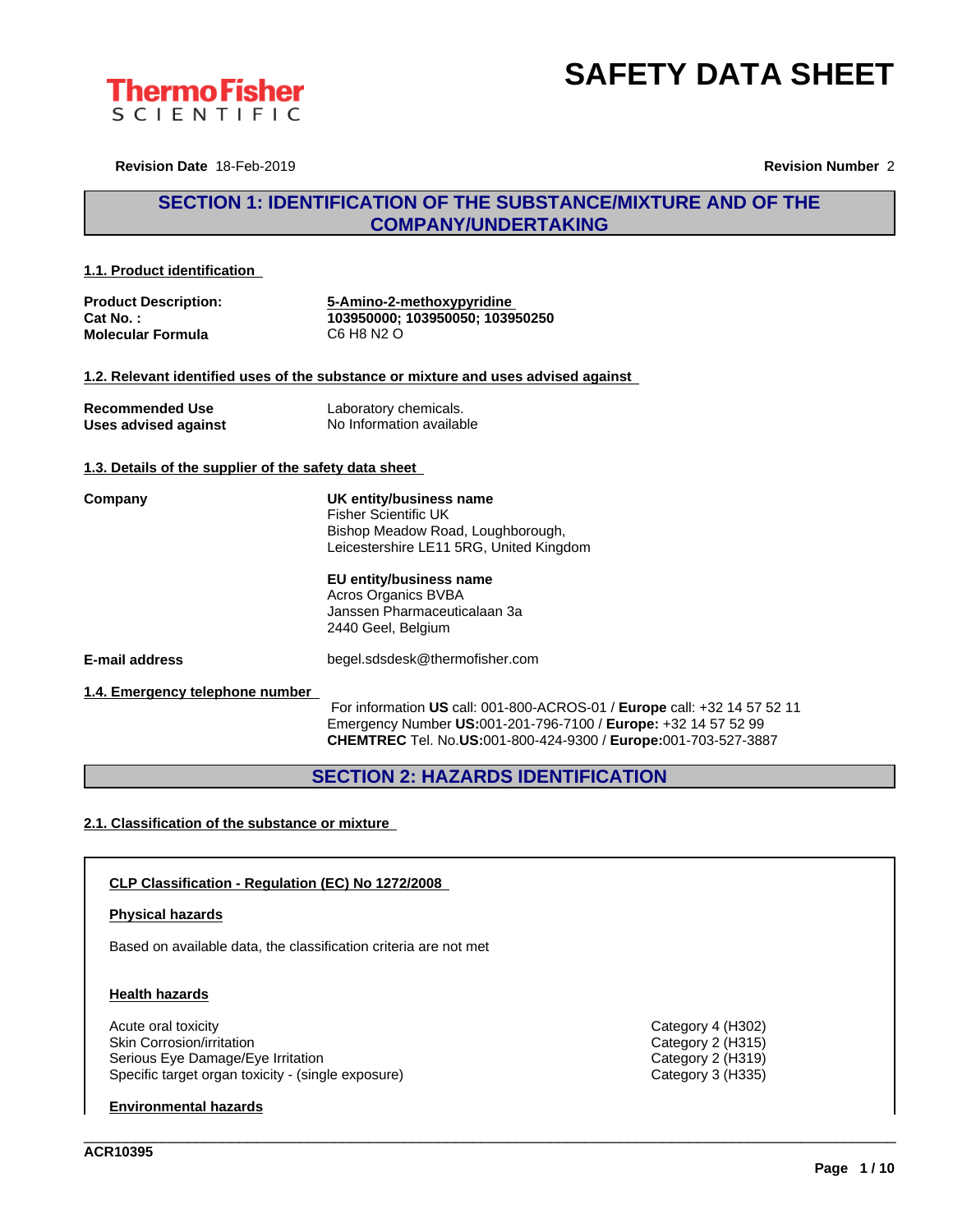Based on available data, the classification criteria are not met

#### **2.2. Label elements**



**Signal Word Warning**

#### **Hazard Statements**

H315 - Causes skin irritation

- H319 Causes serious eye irritation
- H335 May cause respiratory irritation
- H302 Harmful if swallowed

#### **Precautionary Statements**

P261 - Avoid breathing dust/ fume/ gas/ mist/ vapors/ spray P301 + P312 - IF SWALLOWED: Call a POISON CENTER or doctor/ physician if you feel unwell P302 + P352 - IF ON SKIN: Wash with plenty of soap and water P280 - Wear protective gloves/ protective clothing/ eye protection/ face protection P305 + P351 + P338 - IF IN EYES: Rinse cautiously with water for several minutes. Remove contact lenses, if present and easy to do. Continue rinsing

#### **2.3. Other hazards**

## **SECTION 3: COMPOSITION/INFORMATION ON INGREDIENTS**

#### **3.2. Mixtures**

| <b>Component</b>         | <b>CAS-No</b> | EC-No.            | Weight % | CLP Classification - Regulation (EC) No<br>1272/2008                                   |
|--------------------------|---------------|-------------------|----------|----------------------------------------------------------------------------------------|
| 6-Methoxy-3-pyridylamine | 6628-77-9     | EEC No. 229-612-8 | 90       | STOT SE 3 (H335)<br>Skin Irrit. 2 (H315)<br>Eye Irrit. 2 (H319)<br>Acute Tox. 4 (H302) |

*Full text of Hazard Statements: see section 16*

## **SECTION 4: FIRST AID MEASURES**

\_\_\_\_\_\_\_\_\_\_\_\_\_\_\_\_\_\_\_\_\_\_\_\_\_\_\_\_\_\_\_\_\_\_\_\_\_\_\_\_\_\_\_\_\_\_\_\_\_\_\_\_\_\_\_\_\_\_\_\_\_\_\_\_\_\_\_\_\_\_\_\_\_\_\_\_\_\_\_\_\_\_\_\_\_\_\_\_\_\_\_\_\_\_

#### **4.1. Description of first aid measures**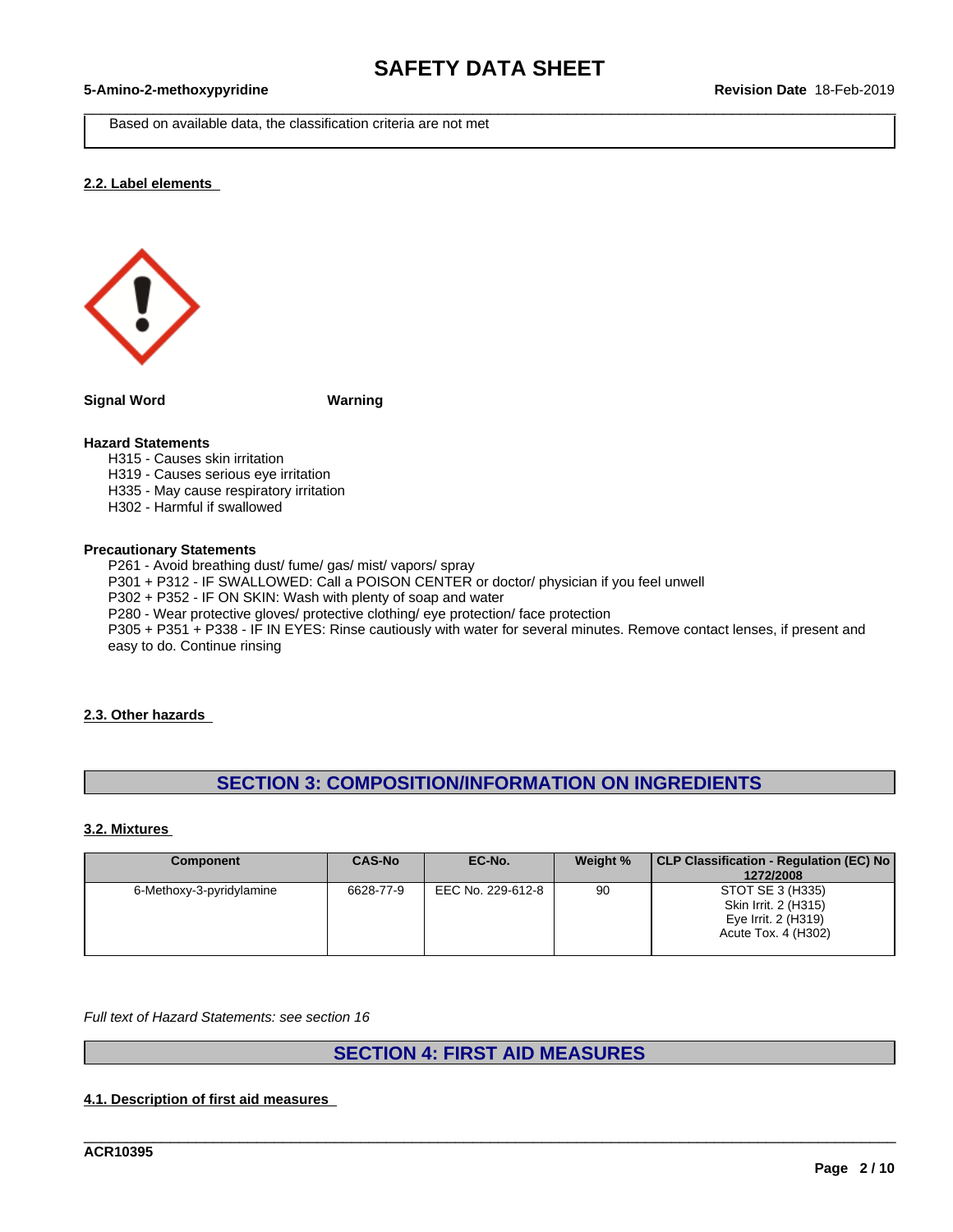## **SAFETY DATA SHEET**

| <b>Eve Contact</b>                                               | Rinse immediately with plenty of water, also under the eyelids, for at least 15 minutes. Get<br>medical attention.                                  |
|------------------------------------------------------------------|-----------------------------------------------------------------------------------------------------------------------------------------------------|
| <b>Skin Contact</b>                                              | Wash off immediately with soap and plenty of water while removing all contaminated<br>clothes and shoes. Obtain medical attention.                  |
| Ingestion                                                        | Clean mouth with water. Get medical attention.                                                                                                      |
| <b>Inhalation</b>                                                | Remove from exposure, lie down. Move to fresh air. If not breathing, give artificial<br>respiration. Obtain medical attention.                      |
| <b>Self-Protection of the First Aider</b>                        | Ensure that medical personnel are aware of the material(s) involved, take precautions to<br>protect themselves and prevent spread of contamination. |
| 4.2. Most important symptoms and effects, both acute and delayed |                                                                                                                                                     |

No information available.

#### **4.3. Indication of any immediate medical attention and special treatment needed**

**Notes to Physician** Treat symptomatically.

**SECTION 5: FIREFIGHTING MEASURES**

#### **5.1. Extinguishing media**

#### **Suitable Extinguishing Media**

Water spray. Carbon dioxide (CO<sub>2</sub>). Dry chemical. Chemical foam.

**Extinguishing media which must not be used for safety reasons** No information available.

#### **5.2. Special hazards arising from the substance or mixture**

Thermal decomposition can lead to release of irritating gases and vapors.

#### **Hazardous Combustion Products**

Nitrogen oxides (NOx), Carbon monoxide (CO), Carbon dioxide (CO2).

#### **5.3. Advice for firefighters**

As in any fire, wear self-contained breathing apparatus pressure-demand, MSHA/NIOSH (approved or equivalent) and full protective gear.

## **SECTION 6: ACCIDENTAL RELEASE MEASURES**

#### **6.1. Personal precautions, protective equipment and emergency procedures**

Ensure adequate ventilation.

#### **6.2. Environmental precautions**

See Section 12 for additional ecological information.

#### **6.3. Methods and material for containment and cleaning up**

Soak up with inert absorbent material (e.g. sand, silica gel, acid binder, universal binder, sawdust). Keep in suitable, closed

\_\_\_\_\_\_\_\_\_\_\_\_\_\_\_\_\_\_\_\_\_\_\_\_\_\_\_\_\_\_\_\_\_\_\_\_\_\_\_\_\_\_\_\_\_\_\_\_\_\_\_\_\_\_\_\_\_\_\_\_\_\_\_\_\_\_\_\_\_\_\_\_\_\_\_\_\_\_\_\_\_\_\_\_\_\_\_\_\_\_\_\_\_\_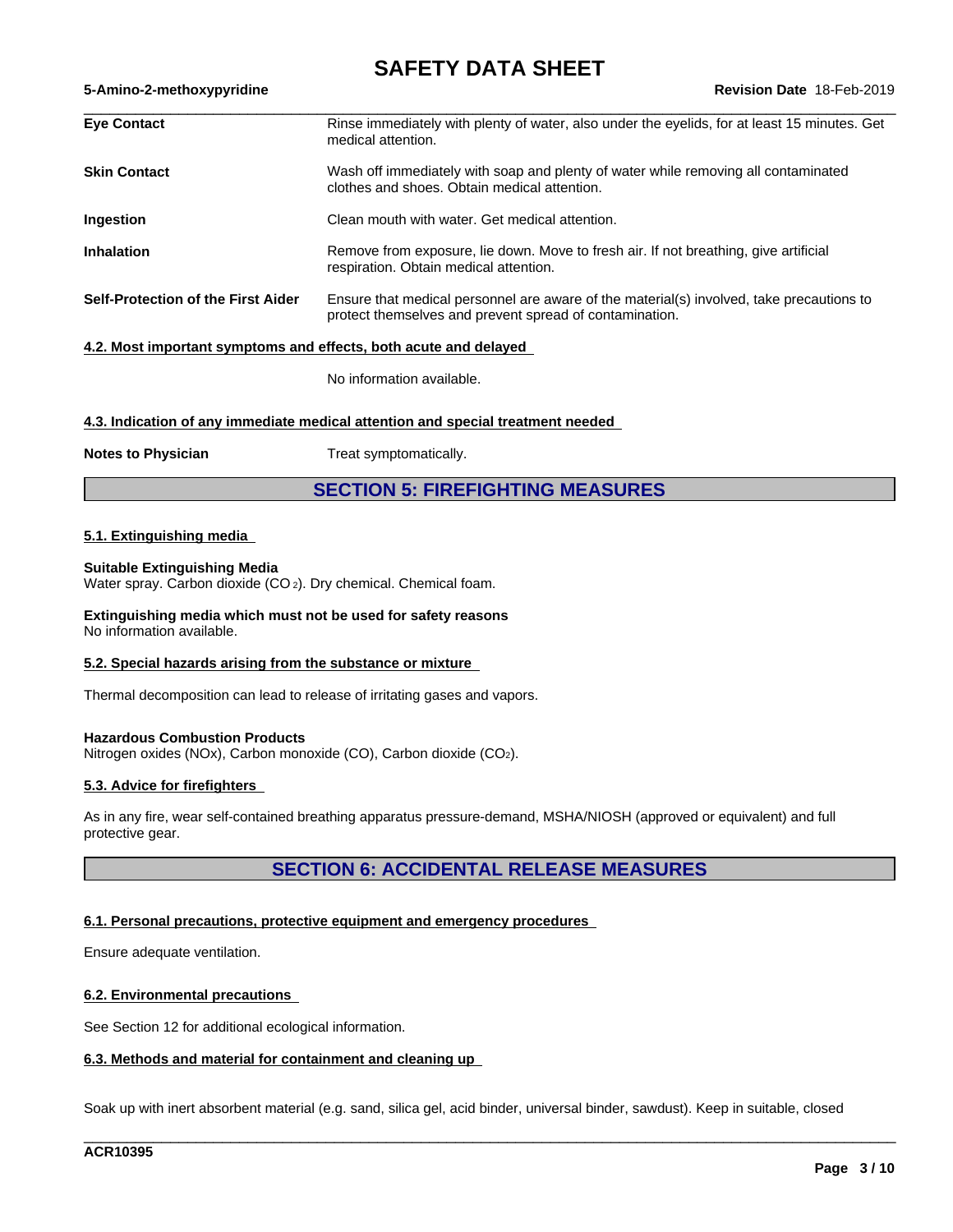## **SAFETY DATA SHEET**

 $\_$  ,  $\_$  ,  $\_$  ,  $\_$  ,  $\_$  ,  $\_$  ,  $\_$  ,  $\_$  ,  $\_$  ,  $\_$  ,  $\_$  ,  $\_$  ,  $\_$  ,  $\_$  ,  $\_$  ,  $\_$  ,  $\_$  ,  $\_$  ,  $\_$  ,  $\_$  ,  $\_$  ,  $\_$  ,  $\_$  ,  $\_$  ,  $\_$  ,  $\_$  ,  $\_$  ,  $\_$  ,  $\_$  ,  $\_$  ,  $\_$  ,  $\_$  ,  $\_$  ,  $\_$  ,  $\_$  ,  $\_$  ,  $\_$  ,

#### **5-Amino-2-methoxypyridine Revision Date** 18-Feb-2019

containers for disposal.

#### **6.4. Reference to other sections**

Refer to protective measures listed in Sections 8 and 13.

## **SECTION 7: HANDLING AND STORAGE**

#### **7.1. Precautions for safe handling**

Avoid contact with skin and eyes. Do not breathe vapors or spray mist.

#### **Hygiene Measures**

Handle in accordance with good industrial hygiene and safety practice. Keep away from food, drink and animal feeding stuffs. Do not eat, drink or smoke when using this product. Remove and wash contaminated clothing before re-use. Wash hands before breaks and at the end of workday.

#### **7.2. Conditions for safe storage, including any incompatibilities**

Keep in a dry, cool and well-ventilated place. Keep container tightly closed.

#### **7.3. Specific end use(s)**

Use in laboratories

## **SECTION 8: EXPOSURE CONTROLS/PERSONAL PROTECTION**

#### **8.1. Control parameters**

#### **Exposure limits**

This product, as supplied, does not contain any hazardous materials with occupational exposure limits established by the region specific regulatory bodies

#### **Biological limit values**

This product, as supplied, does not contain any hazardous materials with biological limits established by the region specific regulatory bodies

#### **Monitoring methods**

BS EN 14042:2003 Title Identifier: Workplace atmospheres. Guide for the application and use of procedures for the assessment of exposure to chemical and biological agents.

MDHS70 General methods for sampling airborne gases and vapours

MDHS 88 Volatile organic compounds in air. Laboratory method using diffusive samplers, solvent desorption and gas chromatography

MDHS 96 Volatile organic compounds in air - Laboratory method using pumped solid sorbent tubes, solvent desorption and gas chromatography

#### **Derived No Effect Level (DNEL)** No information available

| Route of exposure | Acute effects (local) | <b>Acute effects</b><br>(systemic) | <b>Chronic effects</b><br>(local) | <b>Chronic effects</b><br>(systemic) |
|-------------------|-----------------------|------------------------------------|-----------------------------------|--------------------------------------|
| Oral              |                       |                                    |                                   |                                      |
| Dermal            |                       |                                    |                                   |                                      |
| <b>Inhalation</b> |                       |                                    |                                   |                                      |

\_\_\_\_\_\_\_\_\_\_\_\_\_\_\_\_\_\_\_\_\_\_\_\_\_\_\_\_\_\_\_\_\_\_\_\_\_\_\_\_\_\_\_\_\_\_\_\_\_\_\_\_\_\_\_\_\_\_\_\_\_\_\_\_\_\_\_\_\_\_\_\_\_\_\_\_\_\_\_\_\_\_\_\_\_\_\_\_\_\_\_\_\_\_

**Predicted No Effect Concentration** No information available. **(PNEC)**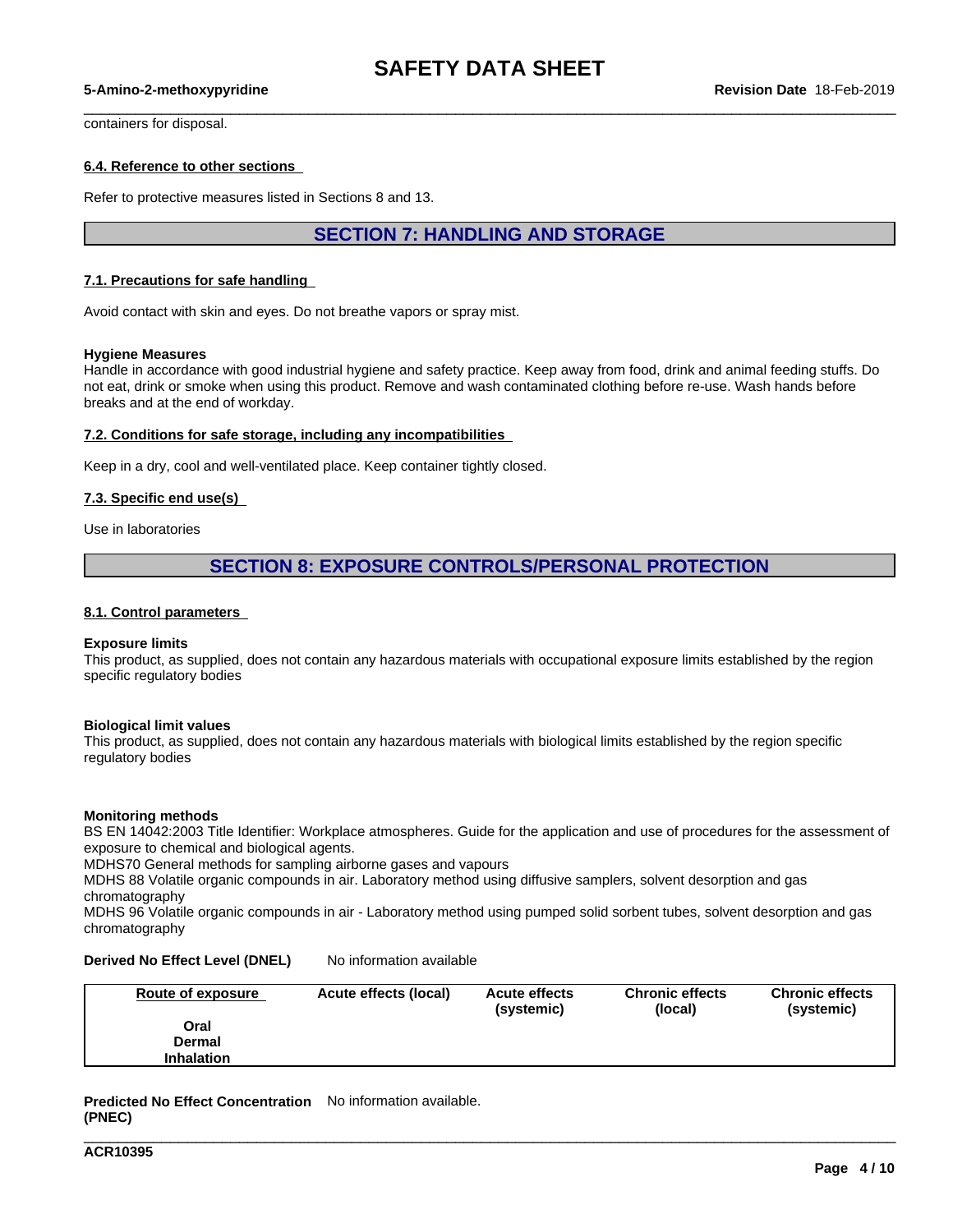#### **8.2. Exposure controls**

#### **Engineering Measures**

Ensure adequate ventilation, especially in confined areas. Ensure that eyewash stations and safety showers are close to the workstation location.

Wherever possible, engineering control measures such as the isolation or enclosure of the process, the introduction of process or equipment changes to minimise release or contact, and the use of properly designed ventilation systems, should be adopted to control hazardous materials at source

| Personal protective equipment<br><b>Eye Protection</b>                       |                                                                  | Goggles (European standard - EN 166) |                              |                                                                          |
|------------------------------------------------------------------------------|------------------------------------------------------------------|--------------------------------------|------------------------------|--------------------------------------------------------------------------|
| <b>Hand Protection</b>                                                       |                                                                  | Protective gloves                    |                              |                                                                          |
| Glove material<br>Nitrile rubber<br>Neoprene<br>Natural rubber<br><b>PVC</b> | <b>Breakthrough time</b><br>See manufacturers<br>recommendations | <b>Glove thickness</b>               | <b>EU</b> standard<br>FN 374 | <b>Glove comments</b><br>(minimum requirement)                           |
| Skin and body protection<br>Inspect gloves before use.                       |                                                                  |                                      |                              | Wear appropriate protective gloves and clothing to prevent skin exposure |

Please observe the instructions regarding permeability and breakthrough time which are provided by the supplier of the gloves. (Refer to manufacturer/supplier for information)

Ensure gloves are suitable for the task: Chemical compatability, Dexterity, Operational conditions, User susceptibility, e.g. sensitisation effects, also take into consideration the specific local conditions under which the product is used, such as the danger of cuts, abrasion.

Remove gloves with care avoiding skin contamination.

| <b>Respiratory Protection</b>     | No protective equipment is needed under normal use conditions.                                                                                         |
|-----------------------------------|--------------------------------------------------------------------------------------------------------------------------------------------------------|
| Large scale/emergency use         | Use a NIOSH/MSHA or European Standard EN 136 approved respirator if exposure limits<br>are exceeded or if irritation or other symptoms are experienced |
| <b>Small scale/Laboratory use</b> | Maintain adequate ventilation                                                                                                                          |
|                                   |                                                                                                                                                        |

**Environmental exposure controls** No information available.

## **SECTION 9: PHYSICAL AND CHEMICAL PROPERTIES**

\_\_\_\_\_\_\_\_\_\_\_\_\_\_\_\_\_\_\_\_\_\_\_\_\_\_\_\_\_\_\_\_\_\_\_\_\_\_\_\_\_\_\_\_\_\_\_\_\_\_\_\_\_\_\_\_\_\_\_\_\_\_\_\_\_\_\_\_\_\_\_\_\_\_\_\_\_\_\_\_\_\_\_\_\_\_\_\_\_\_\_\_\_\_

#### **9.1. Information on basic physical and chemical properties**

| Appearance<br><b>Physical State</b> | Red brown<br>Liquid         |                                          |
|-------------------------------------|-----------------------------|------------------------------------------|
| Odor                                | No information available    |                                          |
| <b>Odor Threshold</b>               | No data available           |                                          |
| рH                                  | No information available    |                                          |
| <b>Melting Point/Range</b>          | 29 - 31 °C / 84.2 - 87.8 °F |                                          |
| <b>Softening Point</b>              | No data available           |                                          |
| <b>Boiling Point/Range</b>          | 85 - 90 °C / 185 - 194 °F   | @ 1 mmHa                                 |
| <b>Flash Point</b>                  | > 110 °C / > 230 °F         | <b>Method -</b> No information available |
| <b>Evaporation Rate</b>             | No data available           |                                          |
| <b>Flammability (solid,gas)</b>     | Not applicable              | Liquid                                   |
| <b>Explosion Limits</b>             | No data available           |                                          |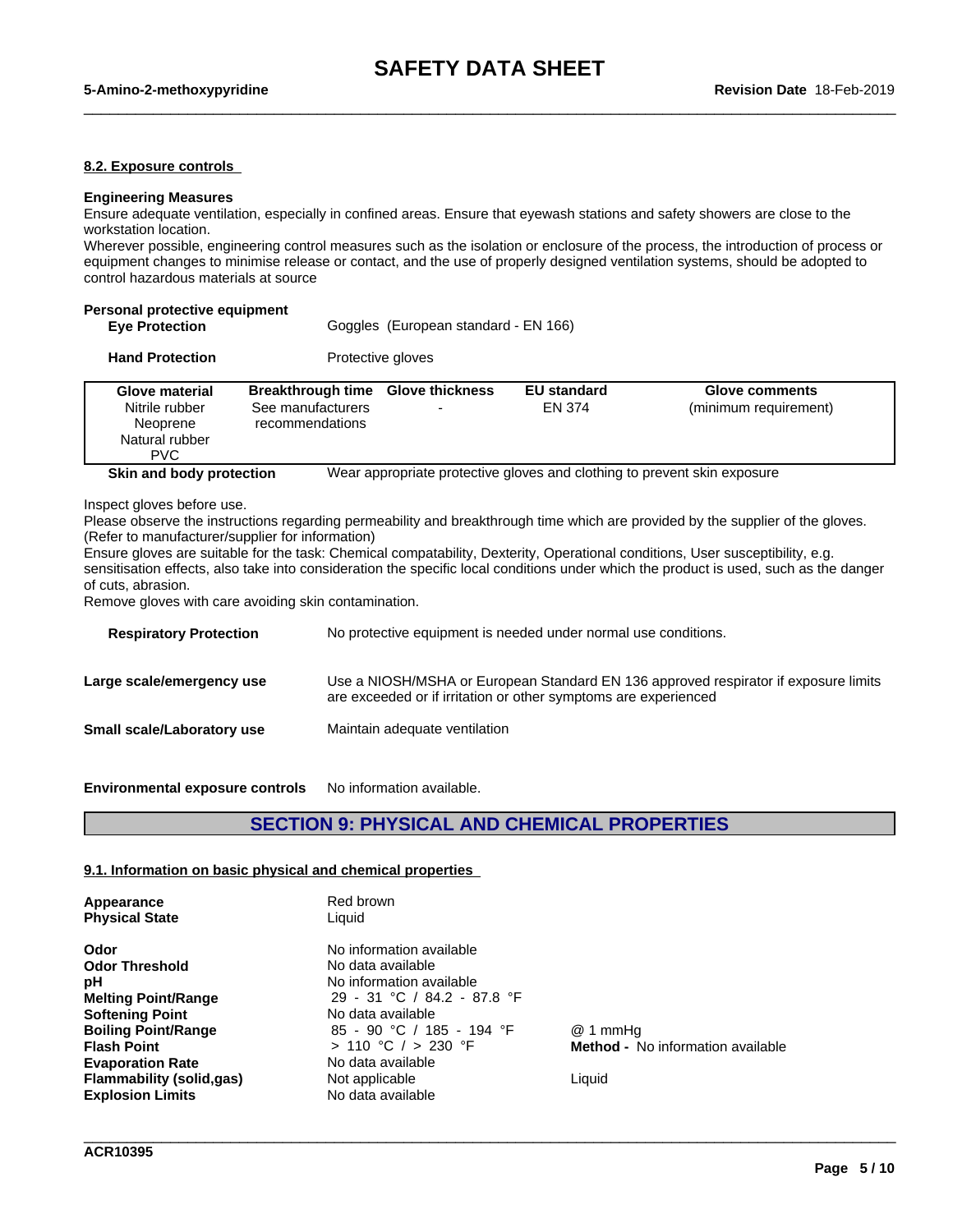# **SAFETY DATA SHEET**<br>Revision Date 18-Feb-2019

| <b>Vapor Pressure</b>                          | No data available         |               |  |
|------------------------------------------------|---------------------------|---------------|--|
| <b>Vapor Density</b>                           | No data available         | $(Air = 1.0)$ |  |
| Specific Gravity /<br>Density                  | 1.575                     |               |  |
| <b>Bulk Density</b>                            | Not applicable            | Liquid        |  |
| <b>Water Solubility</b>                        | Slightly soluble in water |               |  |
| Solubility in other solvents                   | No information available  |               |  |
| <b>Partition Coefficient (n-octanol/water)</b> |                           |               |  |
| <b>Autoignition Temperature</b>                | No data available         |               |  |
| <b>Decomposition Temperature</b>               | No data available         |               |  |
| <b>Viscosity</b>                               | No data available         |               |  |
| <b>Explosive Properties</b>                    | No information available  |               |  |
| <b>Oxidizing Properties</b>                    | No information available  |               |  |
|                                                |                           |               |  |
|                                                |                           |               |  |
| 9.2. Other information                         |                           |               |  |
|                                                |                           |               |  |

# **Molecular Formula** C6 H8 N2 O<br> **Molecular Weight** 124.14 **Molecular Weight**

 $5-Amino-2-methoxypyridine$ 

## **SECTION 10: STABILITY AND REACTIVITY**

| 10.1. Reactivity                                       | None known, based on information available             |  |
|--------------------------------------------------------|--------------------------------------------------------|--|
| 10.2. Chemical stability                               | Stable under normal conditions.                        |  |
| 10.3. Possibility of hazardous reactions               |                                                        |  |
| Hazardous Polymerization<br><b>Hazardous Reactions</b> | No information available.<br>No information available. |  |
| 10.4. Conditions to avoid                              | Incompatible products.                                 |  |
| 10.5. Incompatible materials                           | Strong oxidizing agents.                               |  |

#### **10.6. Hazardous decomposition products**

Nitrogen oxides (NOx). Carbon monoxide (CO). Carbon dioxide (CO2).

\_\_\_\_\_\_\_\_\_\_\_\_\_\_\_\_\_\_\_\_\_\_\_\_\_\_\_\_\_\_\_\_\_\_\_\_\_\_\_\_\_\_\_\_\_\_\_\_\_\_\_\_\_\_\_\_\_\_\_\_\_\_\_\_\_\_\_\_\_\_\_\_\_\_\_\_\_\_\_\_\_\_\_\_\_\_\_\_\_\_\_\_\_\_

## **SECTION 11: TOXICOLOGICAL INFORMATION**

#### **11.1. Information on toxicologicaleffects**

#### **Product Information**

| (a) acute toxicity; |                   |  |
|---------------------|-------------------|--|
| Oral                | Category 4        |  |
| Dermal              | No data available |  |
| <b>Inhalation</b>   | No data available |  |

#### **Toxicology data for the components**

**(b) skin corrosion/irritation;** Category 2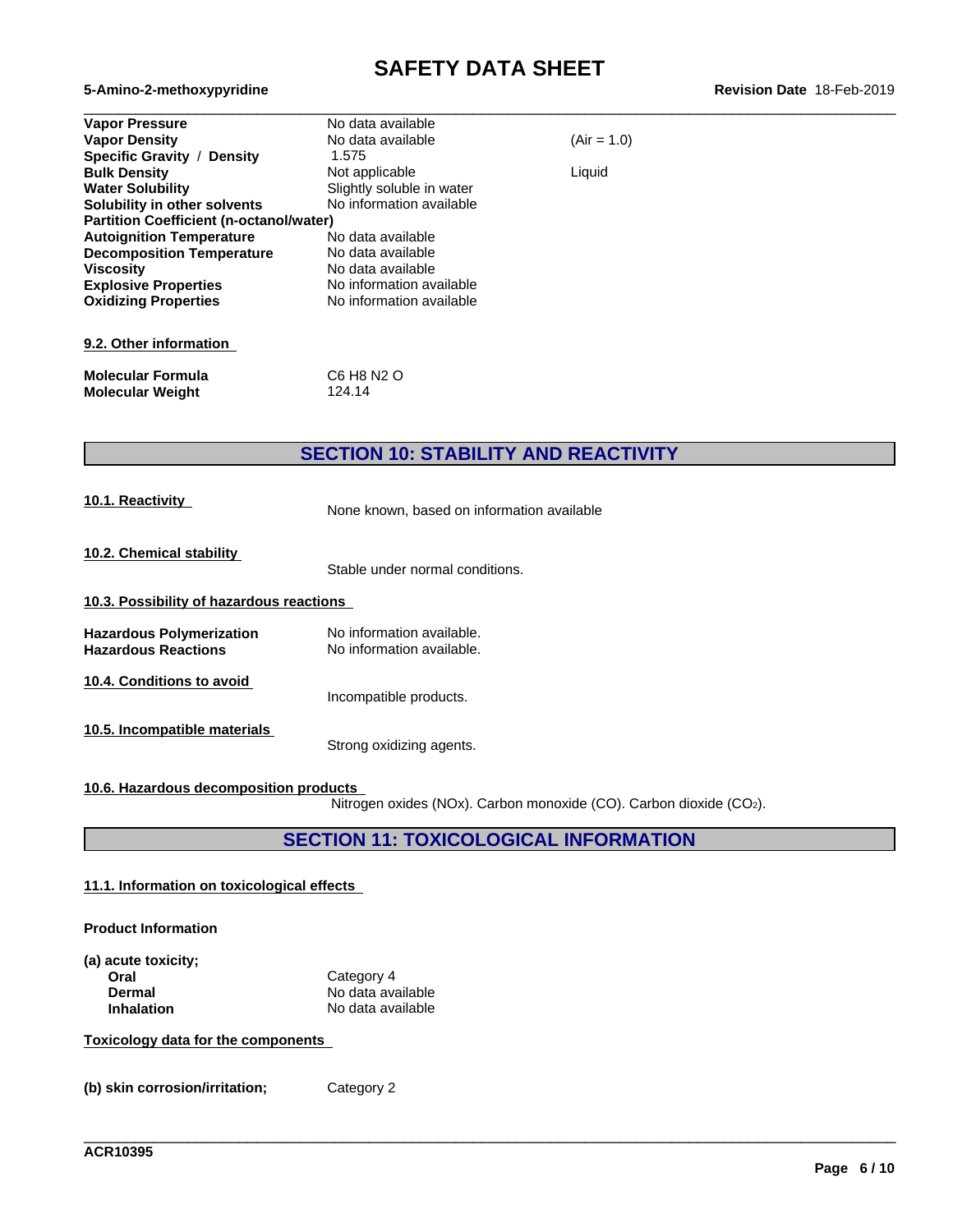| (c) serious eye damage/irritation;                                          | Category 2                                                     |
|-----------------------------------------------------------------------------|----------------------------------------------------------------|
| (d) respiratory or skin sensitization;<br><b>Respiratory</b><br><b>Skin</b> | No data available<br>No data available                         |
| (e) germ cell mutagenicity;                                                 | No data available                                              |
| (f) carcinogenicity;                                                        | No data available                                              |
|                                                                             | There are no known carcinogenic chemicals in this product      |
|                                                                             |                                                                |
| (g) reproductive toxicity;                                                  | No data available                                              |
| (h) STOT-single exposure;                                                   | Category 3                                                     |
| <b>Results / Target organs</b>                                              | Respiratory system.                                            |
| (i) STOT-repeated exposure;                                                 | No data available                                              |
| <b>Target Organs</b>                                                        | None known.                                                    |
| (j) aspiration hazard;                                                      | No data available                                              |
| <b>Other Adverse Effects</b>                                                | The toxicological properties have not been fully investigated. |
| Symptoms / effects, both acute and No information available<br>delayed      |                                                                |

## **SECTION 12: ECOLOGICAL INFORMATION**

## **12.1. Toxicity Ecotoxicity effects** Contains no substances known to be hazardous to the environment or that are not degradable in waste water treatment plants.

| 12.2. Persistence and degradability<br><b>Persistence</b>                                                    | Persistence is unlikely, based on information available.                                                                                                                                           |
|--------------------------------------------------------------------------------------------------------------|----------------------------------------------------------------------------------------------------------------------------------------------------------------------------------------------------|
| 12.3. Bioaccumulative potential                                                                              | Bioaccumulation is unlikely                                                                                                                                                                        |
| 12.4. Mobility in soil                                                                                       | The product contains volatile organic compounds (VOC) which will evaporate easily from all<br>surfaces Will likely be mobile in the environment due to its volatility. Disperses rapidly in<br>air |
| 12.5. Results of PBT and vPvB<br>assessment                                                                  | No data available for assessment.                                                                                                                                                                  |
| 12.6. Other adverse effects<br><b>Endocrine Disruptor Information</b><br><b>Persistent Organic Pollutant</b> | This product does not contain any known or suspected endocrine disruptors<br>This product does not contain any known or suspected substance                                                        |

\_\_\_\_\_\_\_\_\_\_\_\_\_\_\_\_\_\_\_\_\_\_\_\_\_\_\_\_\_\_\_\_\_\_\_\_\_\_\_\_\_\_\_\_\_\_\_\_\_\_\_\_\_\_\_\_\_\_\_\_\_\_\_\_\_\_\_\_\_\_\_\_\_\_\_\_\_\_\_\_\_\_\_\_\_\_\_\_\_\_\_\_\_\_

 $5-Amino-2-methoxypyridine$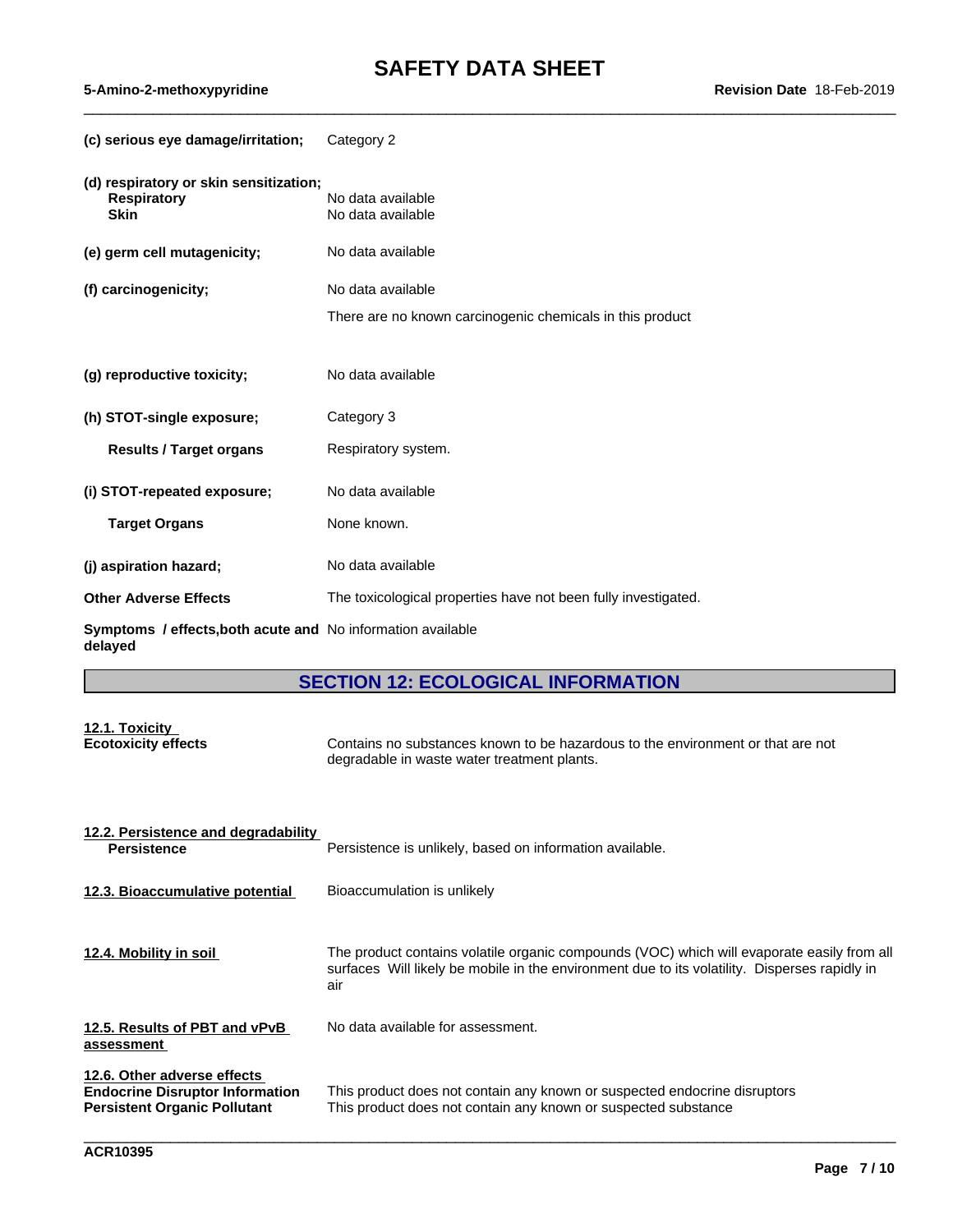## **SAFETY DATA SHEET**

#### **5-Amino-2-methoxypyridine Revision Date** 18-Feb-2019

## $\_$  ,  $\_$  ,  $\_$  ,  $\_$  ,  $\_$  ,  $\_$  ,  $\_$  ,  $\_$  ,  $\_$  ,  $\_$  ,  $\_$  ,  $\_$  ,  $\_$  ,  $\_$  ,  $\_$  ,  $\_$  ,  $\_$  ,  $\_$  ,  $\_$  ,  $\_$  ,  $\_$  ,  $\_$  ,  $\_$  ,  $\_$  ,  $\_$  ,  $\_$  ,  $\_$  ,  $\_$  ,  $\_$  ,  $\_$  ,  $\_$  ,  $\_$  ,  $\_$  ,  $\_$  ,  $\_$  ,  $\_$  ,  $\_$  ,

**Ozone Depletion Potential** This product does not contain any known or suspected substance

## **SECTION 13: DISPOSAL CONSIDERATIONS**

#### **13.1. Waste treatment methods**

| Waste from Residues / Unused<br><b>Products</b> | Waste is classified as hazardous. Dispose of in accordance with the European Directives<br>on waste and hazardous waste. Dispose of in accordance with local regulations. |
|-------------------------------------------------|---------------------------------------------------------------------------------------------------------------------------------------------------------------------------|
| <b>Contaminated Packaging</b>                   | Dispose of this container to hazardous or special waste collection point.                                                                                                 |
| European Waste Catalogue (EWC)                  | According to the European Waste Catalogue, Waste Codes are not product specific, but<br>application specific.                                                             |
| <b>Other Information</b>                        | Waste codes should be assigned by the user based on the application for which the product<br>was used. Do not empty into drains.                                          |

**SECTION 14: TRANSPORT INFORMATION**

| <b>IMDG/IMO</b>                                                                                                           | Not regulated                   |  |  |  |  |
|---------------------------------------------------------------------------------------------------------------------------|---------------------------------|--|--|--|--|
| 14.1. UN number<br>14.2. UN proper shipping name<br>14.3. Transport hazard class(es)<br>14.4. Packing group               |                                 |  |  |  |  |
| <b>ADR</b>                                                                                                                | Not regulated                   |  |  |  |  |
| 14.1. UN number<br>14.2. UN proper shipping name<br>14.3. Transport hazard class(es)<br>14.4. Packing group               |                                 |  |  |  |  |
| <b>IATA</b>                                                                                                               | Not regulated                   |  |  |  |  |
| 14.1. UN number<br>14.2. UN proper shipping name<br>14.3. Transport hazard class(es)<br>14.4. Packing group               |                                 |  |  |  |  |
| 14.5. Environmental hazards                                                                                               | No hazards identified           |  |  |  |  |
| 14.6. Special precautions for user                                                                                        | No special precautions required |  |  |  |  |
| 14.7. Transport in bulk according to Not applicable, packaged goods<br>Annex II of MARPOL73/78 and the<br><b>IBC Code</b> |                                 |  |  |  |  |
| <b>SECTION 15: REGULATORY INFORMATION</b>                                                                                 |                                 |  |  |  |  |

#### **15.1. Safety, health and environmental regulations/legislation specific for the substance or mixture**

**International Inventories** X = listed.

| Component                     | <b>EINECS</b>                                | <b>LINCS</b> | <b>NLF</b> | TOO.<br>5GA | dsl | <b>NDSI</b> | <b>PICCS</b> | <b>ENCS</b> | 5000<br>こしコし | <b>AICS</b> | <b>KECL</b> |
|-------------------------------|----------------------------------------------|--------------|------------|-------------|-----|-------------|--------------|-------------|--------------|-------------|-------------|
| 6-Methox∨∹<br>-3-pvridvlamine | 220.612.8<br>.<br>$\sim$<br><b>UILU</b><br>້ |              |            |             |     |             |              |             |              |             |             |

\_\_\_\_\_\_\_\_\_\_\_\_\_\_\_\_\_\_\_\_\_\_\_\_\_\_\_\_\_\_\_\_\_\_\_\_\_\_\_\_\_\_\_\_\_\_\_\_\_\_\_\_\_\_\_\_\_\_\_\_\_\_\_\_\_\_\_\_\_\_\_\_\_\_\_\_\_\_\_\_\_\_\_\_\_\_\_\_\_\_\_\_\_\_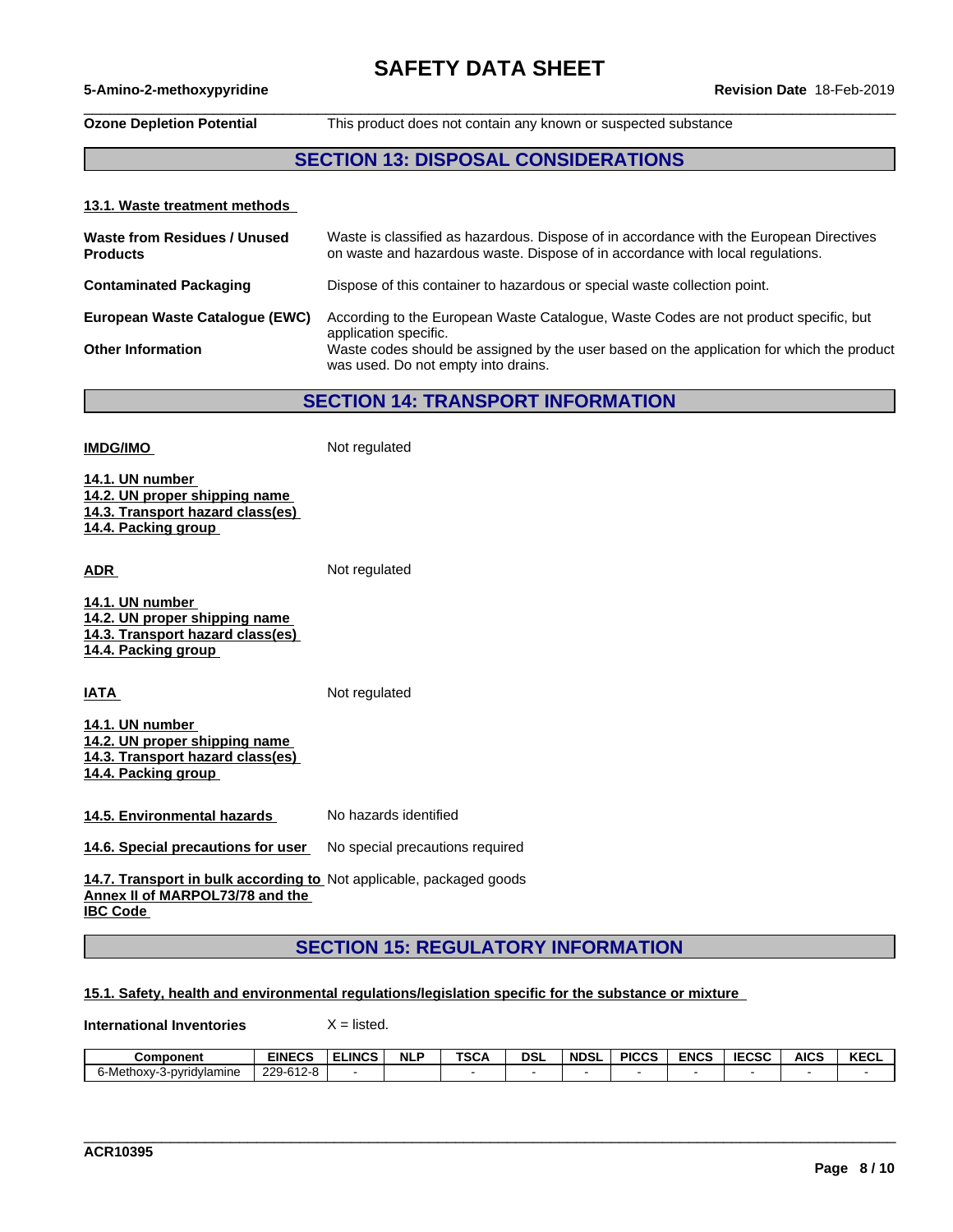#### **National Regulations**

Take note of Control of Substances Hazardous to Health Regulations (COSHH) 2002 and 2005 Amendment.

#### **15.2. Chemical safety assessment**

Chemical Safety Assessment/Reports (CSA/CSR) are not required for mixtures

**SECTION 16: OTHER INFORMATION**

#### **Full text of H-Statements referred to undersections 2 and 3**

H319 - Causes serious eye irritation H335 - May cause respiratory irritation H302 - Harmful if swallowed

H315 - Causes skin irritation

#### **Legend**

| <b>CAS</b> - Chemical Abstracts Service                                                                      | <b>TSCA</b> - United States Toxic Substances Control Act Section 8(b)<br>Inventory |
|--------------------------------------------------------------------------------------------------------------|------------------------------------------------------------------------------------|
| <b>EINECS/ELINCS</b> - European Inventory of Existing Commercial Chemical                                    | <b>DSL/NDSL</b> - Canadian Domestic Substances List/Non-Domestic                   |
| Substances/EU List of Notified Chemical Substances                                                           | Substances List                                                                    |
| <b>PICCS</b> - Philippines Inventory of Chemicals and Chemical Substances                                    | <b>ENCS</b> - Japanese Existing and New Chemical Substances                        |
| <b>IECSC</b> - Chinese Inventory of Existing Chemical Substances                                             | <b>AICS</b> - Australian Inventory of Chemical Substances                          |
| <b>KECL</b> - Korean Existing and Evaluated Chemical Substances                                              | NZIoC - New Zealand Inventory of Chemicals                                         |
|                                                                                                              |                                                                                    |
| <b>WEL</b> - Workplace Exposure Limit                                                                        | <b>TWA</b> - Time Weighted Average                                                 |
| <b>ACGIH</b> - American Conference of Governmental Industrial Hygienists                                     | IARC - International Agency for Research on Cancer                                 |
| <b>DNEL</b> - Derived No Effect Level                                                                        | <b>PNEC</b> - Predicted No Effect Concentration                                    |
| <b>RPE</b> - Respiratory Protective Equipment                                                                | LD50 - Lethal Dose 50%                                                             |
| <b>LC50</b> - Lethal Concentration 50%                                                                       | <b>EC50</b> - Effective Concentration 50%                                          |
| <b>NOEC</b> - No Observed Effect Concentration                                                               | <b>POW</b> - Partition coefficient Octanol: Water                                  |
| <b>PBT</b> - Persistent, Bioaccumulative, Toxic                                                              | <b>vPvB</b> - very Persistent, very Bioaccumulative                                |
|                                                                                                              |                                                                                    |
| <b>ADR</b> - European Agreement Concerning the International Carriage of                                     | <b>ICAO/IATA</b> - International Civil Aviation Organization/International Air     |
| Dangerous Goods by Road                                                                                      | <b>Transport Association</b>                                                       |
| <b>IMO/IMDG</b> - International Maritime Organization/International Maritime                                 | <b>MARPOL</b> - International Convention for the Prevention of Pollution from      |
| Dangerous Goods Code                                                                                         | Ships                                                                              |
| <b>OECD</b> - Organisation for Economic Co-operation and Development<br><b>BCF</b> - Bioconcentration factor | <b>ATE</b> - Acute Toxicity Estimate<br><b>VOC</b> - Volatile Organic Compounds    |
| Key literature references and sources for data                                                               |                                                                                    |
|                                                                                                              |                                                                                    |

Suppliers safety data sheet, Chemadvisor - LOLI, Merck index, RTECS

Classification and procedure used to derive the classification for mixtures according to Regulation (EC) 1272/2008 [CLP]:<br>Physical hazards on basis of test data **Physical hazards Health Hazards**<br> **Environmental hazards**<br> **Calculation method Environmental hazards** 

#### **Training Advice**

Chemical hazard awareness training, incorporating labelling, Safety Data Sheets (SDS), Personal Protective Equipment (PPE) and hygiene.

Use of personal protective equipment, covering appropriate selection, compatibility, breakthrough thresholds, care, maintenance, fit and standards.

\_\_\_\_\_\_\_\_\_\_\_\_\_\_\_\_\_\_\_\_\_\_\_\_\_\_\_\_\_\_\_\_\_\_\_\_\_\_\_\_\_\_\_\_\_\_\_\_\_\_\_\_\_\_\_\_\_\_\_\_\_\_\_\_\_\_\_\_\_\_\_\_\_\_\_\_\_\_\_\_\_\_\_\_\_\_\_\_\_\_\_\_\_\_

First aid for chemical exposure, including the use of eye wash and safety showers.

| <b>Revision Date</b>    | 18-Feb-2019     |
|-------------------------|-----------------|
| <b>Revision Summary</b> | Not applicable. |